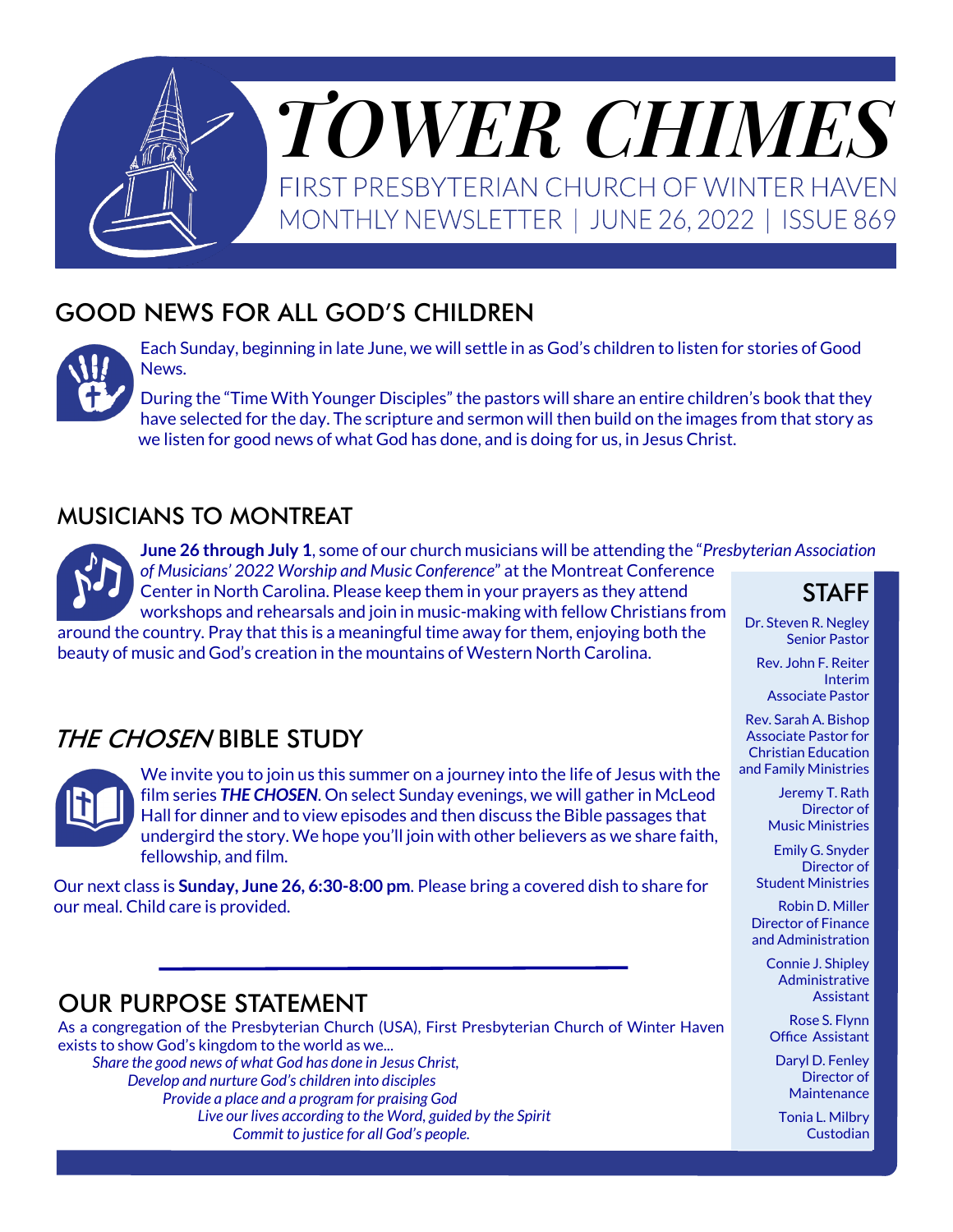### THIS WEEK AT A GLANCE

**Sunday, June 26**

9:00 am Heart of Worship (Sanctuary/Facebook Live) 11:00 am Traditional Worship (Sanctuary/Facebook Live) 6:30 pm The Chosen Bible Study and Covered Dish Dinner (MH)

**Monday, June 27** 6:00 pm Associate Pastor Nominating Committee (MH)

#### **Tuesday, May 28**

9:00 am Staff Meeting (MH) 5:00 pm Stephen Minister Leaders (MH) 6:00 pm Stephen Ministers (MH)

#### **Wednesday, June 29**

#### **Thursday, June 30**

#### **Friday, July 1**

**Saturday, July 2** 2:00 pm Soup Kitchen Prep (Kitchen) 4:00 pm Soup Kitchen (737)



THESE UP-COMING 10 AM SINGLE SERVICE WORSHIPS

| July 3                   | October 2   |
|--------------------------|-------------|
| August 21                | November 20 |
| September 11 December 18 |             |
|                          |             |



Melvin & Debbie Anderson Pat Berrell Bill Brack Helen Champlain Marjorie DiLorenzo Zan Dismuke Rob Donaldy Dana Elmore Bill Everhart Jim Francis Rossanne Gorsky Pam Gray Jane Hayman Frances Heath

# REMEMBER IN PRAYER

#### MEMBERS

Bryan Howard Jim Huff Scott & Becky Irvin Martha Johnson Dena Lancashire Ray & Gladys Larson Pat McCarty Dick McCauley Pat Miller Edna Mitchell Richard Moots Jeri & Tom Oldt John & Marilyn **Schleifer** Dick Shaw

Joyce Shirah Susan Singleton Dale Smith Katie Sparr Barbara Tackett Pam Tallent-Blackburn Glenn Thomas Suzy Threadgill Mike Vibral Pat Vobornik Sug Zowarka

#### FAMILY & FRIENDS

| Susie FisherRob Donaldy & Becky Everhart's cousin    |
|------------------------------------------------------|
|                                                      |
|                                                      |
|                                                      |
|                                                      |
|                                                      |
|                                                      |
|                                                      |
|                                                      |
|                                                      |
|                                                      |
|                                                      |
|                                                      |
|                                                      |
| Khyla Martinez Paul & Ann Montgomery's granddaughter |
|                                                      |
|                                                      |
|                                                      |
| Lindsey Tomlinson  Lee & Pam Wilkenson's friend      |

#### MILITARY

- Zach Anaya Brenden Anderson Christian Anderson Zach Drum Robert Ferguson
- Ernie French Stephanie Gillie Eddie Gray Daniel Harp Sean Harp

David Knowles John Marotti KaitLin Marotti Mathew Massam Jet Sanderson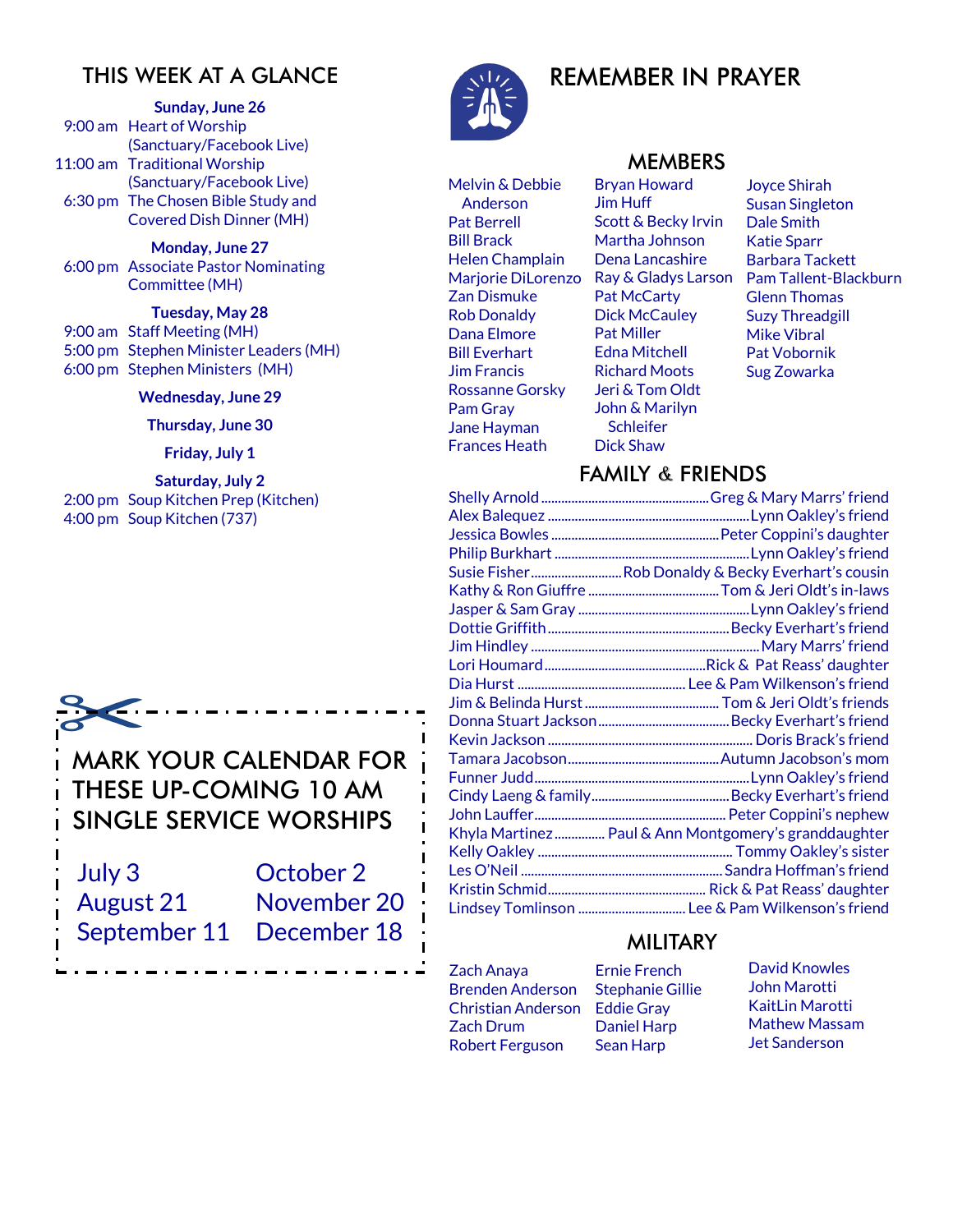# YOUR HELP IS NEEDED!



Our Soup Kitchen provides an incredible outreach and positive impact in our community. Every Saturday, this church helps to feed 80-100 hungry people. For many, this meal is one of the few of significant substance that they will eat all week.

Many of our members volunteer just a few hours of their time to help prepare the food and serve those in need. **We currently have most dates open in July and August available.** If you have never helped before or have questions, fear not, our Deacons can address any uncertainties and help you feel comfortable in serving.

Interested in learning more or signing up? Contact the church office, any of our Deacons, or check out the sign-up sheet in McLeod Hall.

# 2022 FLOWER CHART IS IN NARTHEX

You are invited to sign up for your important Sunday worship dates.Please be sure to call or email the church office the week before with bulletin information.

# CONTACT INFORMATION UPDATES

The past year has reminded us all of the importance of staying in touch with those we care about. We are always looking to keep our directory current and are seeking to make sure we have your current information on file.

If you have a new phone number, home address, email, or additional contact info (such as a seasonal address), please contact the church office so we can make sure you stay informed. Thank you.

### MEN'S LUNCH GROUP



Every **Tuesday,** the men of the church gather from **12:00-1:00 pm** for lunch together. This fellowship group offers men an opportunity to build friendships and grow in faith.

We hope that you will join us. This gathering is hybrid; meaning you can come in person or join by Zoom. To receive the Zoom invite, please contact the office by phone or email and ask to be added to the list.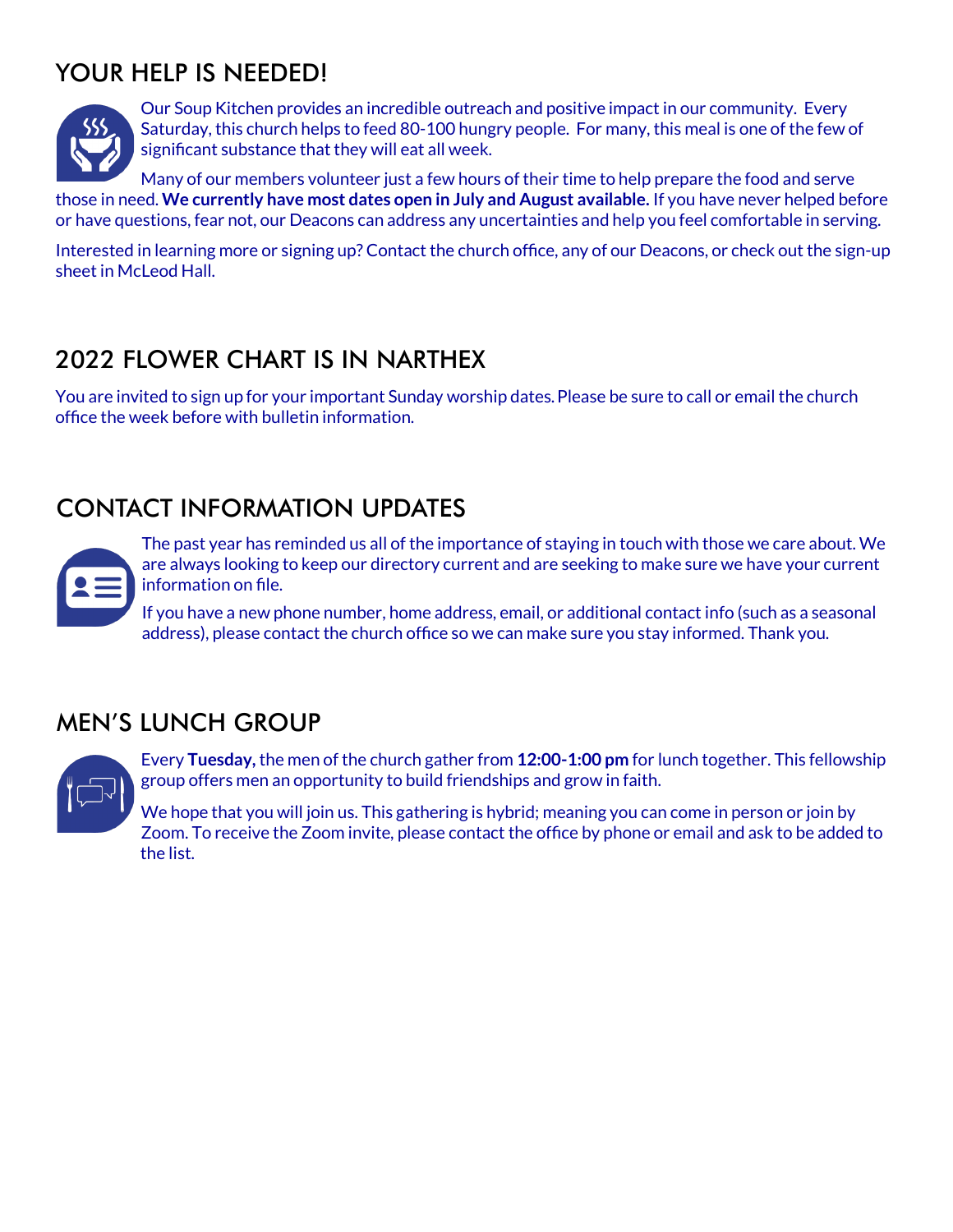# DID YOU KNOW YOU CAN TEXT TO GIVE?



To donate, you will text a **keyword**, (those options are below and special events will be added as they come.), then a **space**, and **an amount** to **863-243-6880**. Example: Text keyword **3cents 5** for gifting \$5 to *3 Cents-a-Meal*. An auto-response will confirm your gift offering. Respond **Y** to confirm and send. Save this number as a contact for future giving.

#### **Keywords are:**

Pledged (for your offering to be credited to your pledged amount for the current year) Offering (Non-pledge or undesignated gifts) Music (for Capital Music Campaign Organ/Music) 3cents (for 3 Cents-a-Meal) Memorial (for when donating in memory of someone) Special (for all other donations; example 1 time events)



If you are donating through Text To Give for the first time, you will receive a text containing a link to login or create your Secure Give account. Please save that login information.

You will then be asked to save your default payment information for giving by text. The system will confirm your donation and you will receive an email receipt.

The only time that you should have to enter your login or card information is the first time you donate through

### HOW TO EASILY ACCESS SECURE GIVE

Go to our Church website and click on **give** (top right), you will be re-directed to **<https://app.securegive.com/firstpreswh>** or you can go directly to the SecureGive website, **<https://app.securegive.com/firstpreswh>**.

Robin Miller is available to assist you during office hours or at [rmiller@firstpreswh.org.](mailto:rmiller@firstpreswh.org)

### YOU CAN HELP SUPPORT YOUR CHURCH...

just by shopping at this special Amazon link.

**[https://smile.amazon.com/ch/59](https://smile.amazon.com/ch/59-0668481)-0668481**

Your shopping will support **Winter Haven First Presbyterian Church**

- Amazon donates 0.5% of the price of your eligible AmazonSmile purchases to the charitable organization of your choice.
- AmazonSmile is the same Amazon you know with the same products, same prices, same service.
- Support your charitable organization by starting your shopping at **smile.amazon.com.**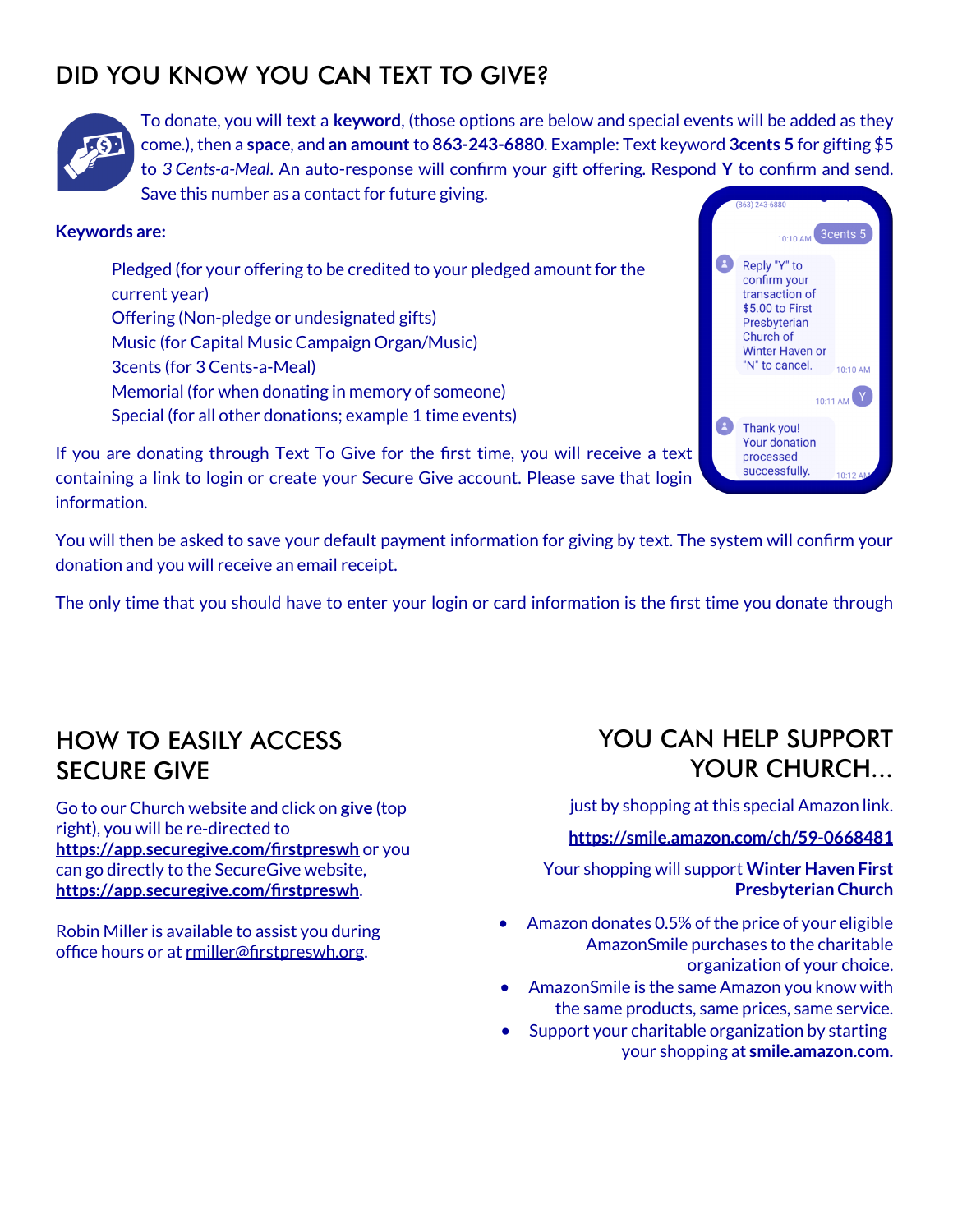

# JULY BIRTHDAYS

| 7/1  | Dorothy Leavitt           |
|------|---------------------------|
|      | <b>Gannon Olmert</b>      |
|      | Bill Ussery               |
| 7/2  | <b>Bill Johnston</b>      |
|      | <b>Tim Swango</b>         |
| 7/3  | <b>Brock Johnston</b>     |
| 7/4  | <b>Cameron Badnell</b>    |
| 7/5  | Kyle Lease                |
|      | <b>Cindy Steele</b>       |
| 7/6  | <b>Pat McCarty</b>        |
| 7/7  | <b>Margaret Braun</b>     |
| 7/8  | <b>Ken Miller</b>         |
|      | Lori Roe                  |
| 7/9  | <b>Sarah Abbott</b>       |
|      | <b>Reagan Scheck</b>      |
| 7/10 | <b>Marjorie DiLorenzo</b> |
|      | <b>Sharon Mann</b>        |
|      | Tami O'Neal               |
|      | <b>Lauren Schwenk</b>     |
| 7/12 | <b>Kate Eelman</b>        |
|      | Sean Ivey                 |
|      | <b>Len Porter</b>         |
| 7/13 | <b>Kelly Bogey</b>        |
|      | <b>Melody Johnson</b>     |
| 7/14 | <b>Emily Alexander</b>    |
| 7/15 | <b>Toni Barger</b>        |

- 7/15 Jeremiah Johnston Ann Walker 7/16 Larry Davis Elizabeth Nepute Bethany Owen James Shinn 7/17 Janet Howard
- Chuck Watson 7/18 Charlie Darte
- 7/19 Justin Hoagland Brooklyn Porter
- 7/20 Brody Brescia Gladys Larson David Nicholson Cynthia Saterbo Angela Scamehorn
- 7/21 Billy Johnston Mary Marrs Kaye Stine 7/22 David Dismuke
	- Robin Miller Doug Purnell Linda Stavres
- 7/23 Jim Huff
- Landon Olmert 7/24 Bob Bentley
- 7/24 Jim Threlkel Kenneth vonHahmann
- 7/25 Kathy Andrews Weegie Bentley Sarah Dugger Markie McCann Bob Steele
- 7/26 Sharon Mitchell
- 7/27 Landon Allen Gail Damkjer Bob Doyel Joann Gray Pete Snively
- 7/28 Kathy Cheatham Timothy McKee T. Michael Stavres
- 7/29 Ray Garcia Dena Lancashire Katie Nepute Lois Russell
- 7/30 Anne McCauley John Scheck 7/31 Lisa Endres
	- David Mitchell

- 7/4 Jim & Pat Vobornik
- 7/5 John & Marilyn Schleifer
- 7/7 Tim & Glynn Swango
- 7/9 Mike & Amy Speer
- 7/10 Bob & Judy Winfree
- 
- 7/13 Mal & Lynn Boland
- 7/14 Richard & Sharon Bogey

ANNIVERSARIES

- 7/16 Dave & Bonnie Ryan
- 7/17 Dave & Katie Sparr
- 7/20 Randy & Roxane McCann
- 7/20 Billy & Leah Melvin
	- Randy & Karla vonHahmann
- 7/21 Janet & Bob Howard Kenny & Lynn Lasseter Rod & Betty Lewis
- 7/23 Bill & Karen Siegel
- 7/28 David & Mandy Matha

# STRESSED? FEELING DOWN? NEED ENCOURAGEMENT?



Stephen Ministers don't just provide care for people experiencing a major crisis. They also provide care and support for people weighed down by the little things in life. If you (or someone you know) are feeling down, lonely, stressed or discouraged, you could benefit from the care, support, and encouragement of a Stephen Minister. It's free. It's confidential. And it will really make a difference in your life!

To find out more, contact **Connie Shipley** at 863-221-2224 or one of our other Stephen Minister Leaders, **Mary Marrs, Steve Negley, or Barbara Perkins**.